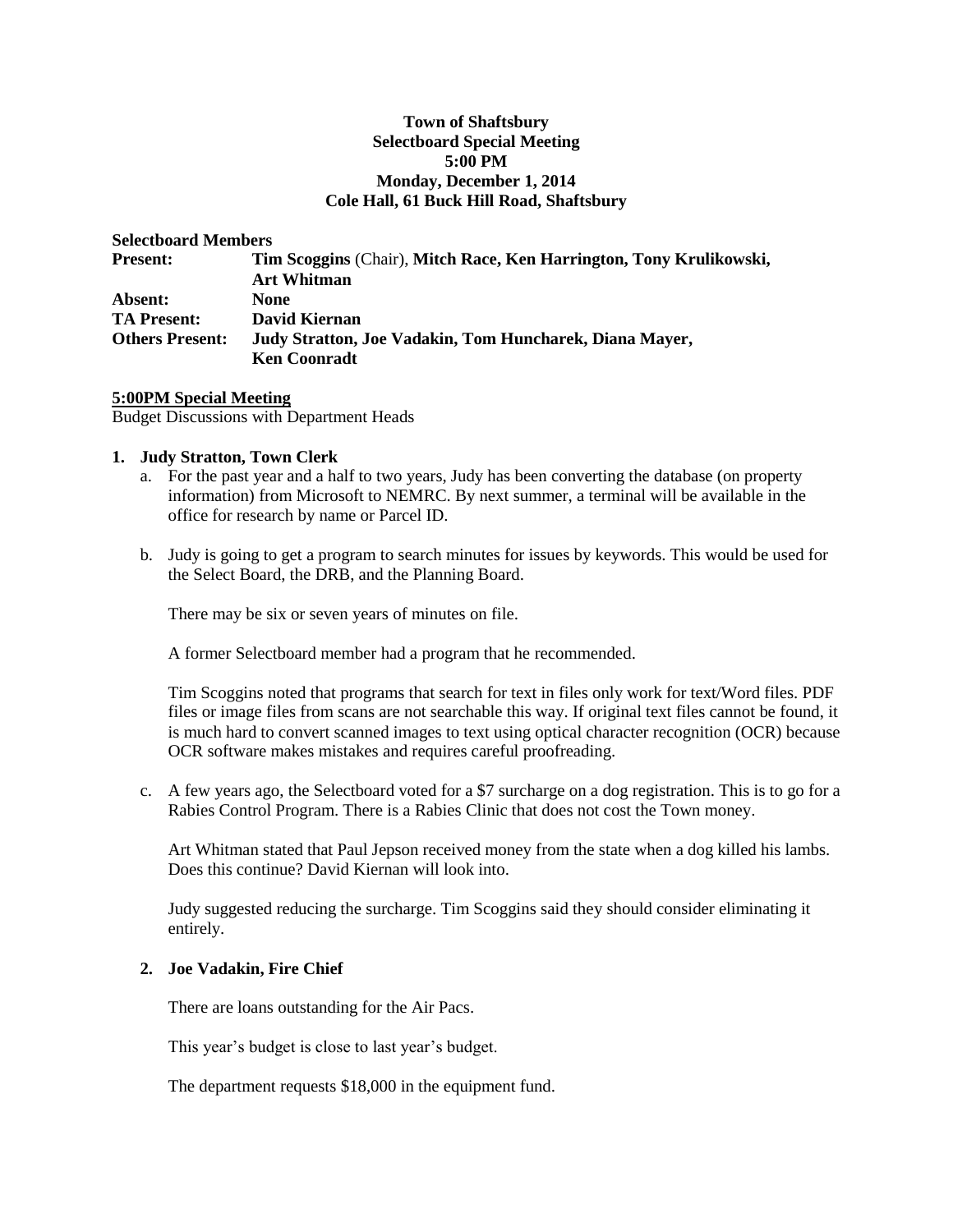# **a. Air Pump for Vehicle Accidents**

Bennington Rescue Squad no longer performs extrication for motor vehicle accidents in Shaftsbury. Twelve years ago, the Town bought a truck for this. The Department would like to upgrade the air pump. In a multi-vehicle accident, two pumps are needed.

The Department currently responds to more vehicle accidents than fires.

Tools are sometimes damaged or broken when rescuing passengers from vehicles.

There is an ordinance that allows the Department to request reimbursement from insurance companies to pay for car accidents. In Vermont, insurance companies do not have to pay for car accidents.

Over time, the tools have been upgrade, but now the pump needs upgrading.

Six years ago, The Department received a \$40,000 grant for gear for the firefighters. Some gear needs to be replaced.

# **The Town has a reimbursement fund.**

The Department charges vehicle owners and the checks are sent to the Town and it is the Town's money, not the Department's money.

## **b. Re-siding Station 2**

Station 2 on Old Depot Road needs to be re-sided. The Department is asking for materials and they will do the labor. This will be insulated vinyl siding. Materials are estimated to cost \$4,000.

## **3. Tom Huncharek, Head of the Development Review Board**

The DRB budget will be largely constant. The Recording Clerk wages have been zeroed out, since the Zoning Administrator will be writing the minutes for the meetings.

## **4. Diana "Deni" Mayer, Head of the Listers**

The budget will stay the same as last year. The cost of \$5,900 for tax maps will be taken from the Reappraisal Fund. Jim Boyle's expenses for next year will also be about the same as the budget for this year.

## **5. Ken Coonradt, Cemetery Superintendent**

There are 17 cemeteries in Shaftsbury, of which 4 are actual working cemeteries: Village, Center, Waite, and Maple Hill.

There have been no recent burials at Little Rhode Island Cemetery (on Old Depot Road). Shaftsbury Hollow Cemetery has 60 burials. The last burial was in the 1950s.

There is no mandate to maintain cemeteries that are on private property. There are (eleven private cemeteries) of these, two private cemeteries are in the Hollow: One has 11 burials, the other has 7 burials.

Special meeting adjourned at 6:05 PM.

Selectboard went into Executive Session for a real estate transaction and returned at 6:30 to begin the regular meeting.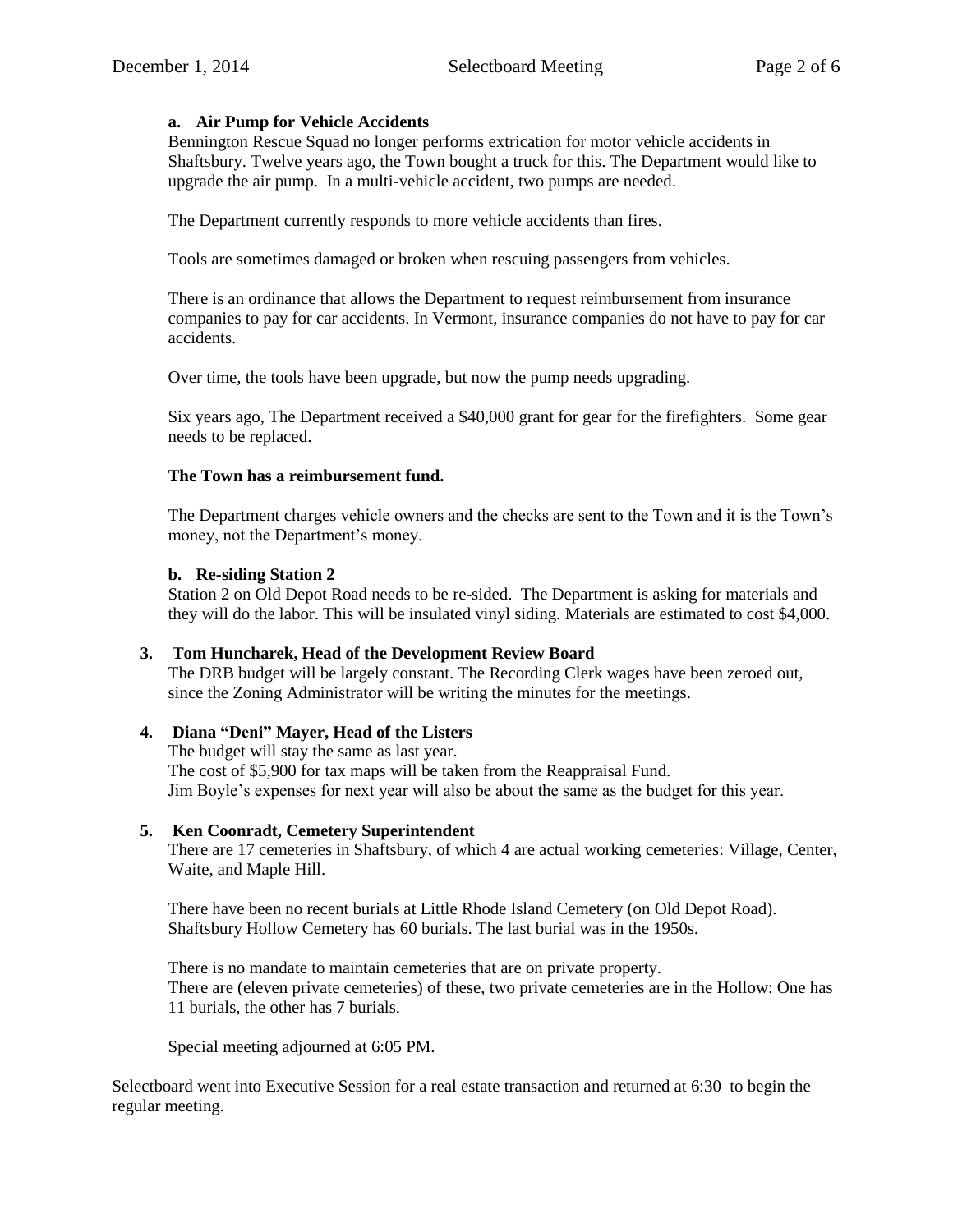## **Town of Shaftsbury Selectboard Regular Meeting 6:30 PM Monday, December 1, 2014 Cole Hall, 61 Buck Hill Road, Shaftsbury**

**Selectboard Members Present: Tim Scoggins (Chair), Mitch Race, Ken Harrington, Tony Krulikowski, Art Whitman Absent: None**

## **TA Present: David Kiernan**

#### **Others Present: Bill Fisk, Terry Stacy, Michele Stacy, Stanley Williams, Carol Williams**

#### **6:30PM Regular Meeting**

# 1. **Call to Order**

Tim Scoggins (Chair) called the meeting to order at 6:35 PM.

David Kiernan asked for a change in order: moving Road Foreman's Report before the Treasurer's Report.

#### 2. **Approval of Warrants**

Motion: Tim Scoggins moved to approve check warrant #12 in the amount of \$364,925.94, of which \$340,000 is to pay back short-term loan. Mitch Race 2nds. 5-0-0. Motion passes.

Motion: Tim Scoggins moved to approve retirement warrant #11 for \$129.87. Mitch Race 2nds. 5-0-0. Motion passes.

Motion: Tim Scoggins moved to approve payroll warrant #11 for \$17,789.95. Mitch Race 2nds. 5-0-0. Motion passes.

#### 3. **Conflict of Interest Statement**

None.

#### 4. **Approval of Minutes**

Mitch Race stated that in #10, the deal was to be a land swap and no money changed hands.

Motion: Tim Scoggins moved to approve the minutes from the November 17, 2014 meeting as edited by Tim Scoggins and amended here. Mitch Race 2nds. 5-0-0. Motion passes.

## 5. **Announcements**

Tree lighting by the Norshaft Lions Club at Cole Hall on Sunday, December  $7<sup>th</sup>$  at 4 PM.

Residents have been complaining of speeding and texting while driving in the 25-mph zone on Route 7A. Police presence will be added. (This was noted during Treasurer's Report.)

#### 6. **Public Comments**

Stanley Williams and his wife Carol asked questions about a recent Development Review Board meeting they attended.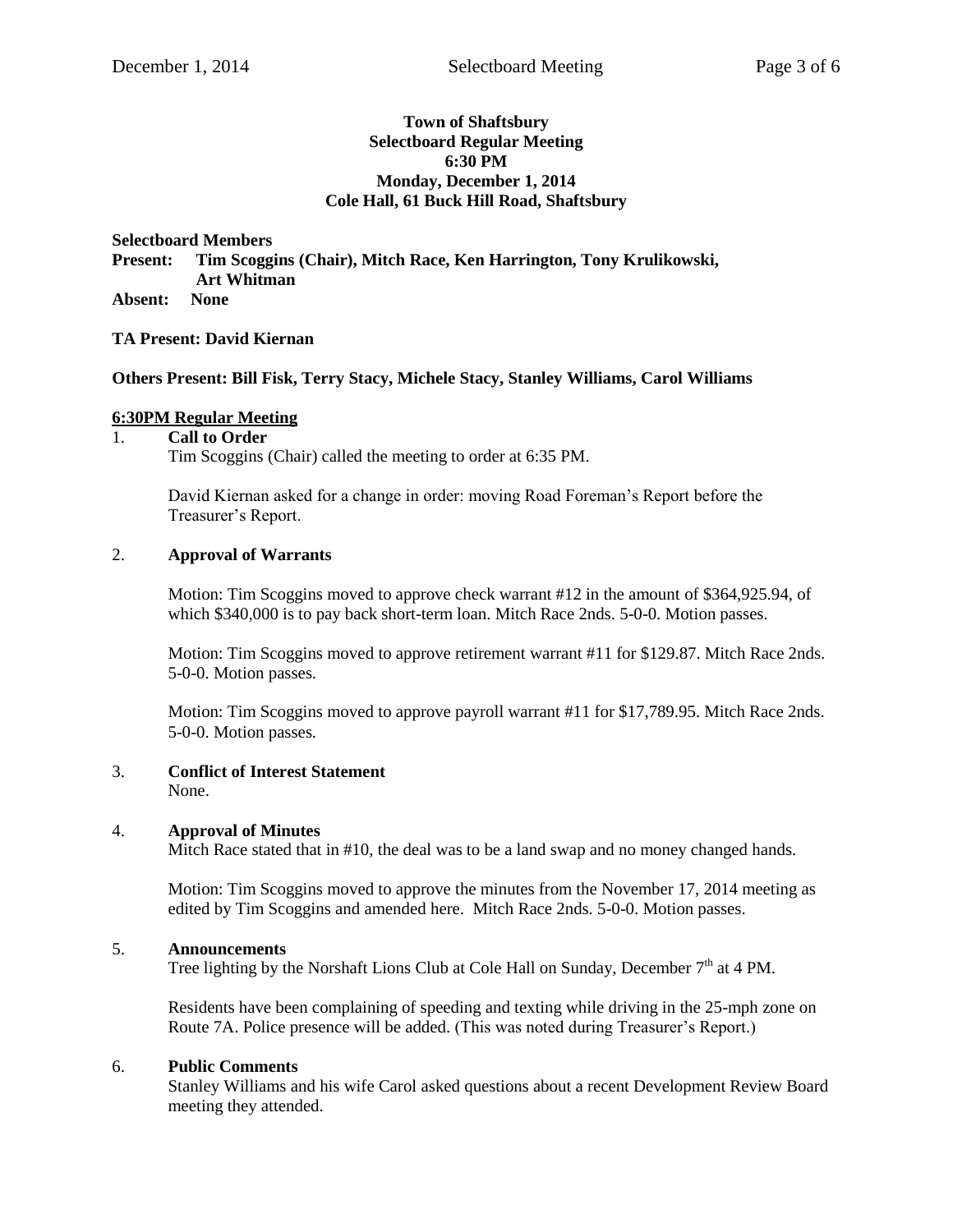Mr. Williams asked what a board member's role is after he or she recuses him/herself.

Tim Scoggins explained that if there is a conflict of interest, a member is recused. They cease to be a Board member while the item is being discussed.

Mitch Race explained that a Board member can recuse himself and step across the table and become a citizen. As a citizen, he can give testimony.

Two members of the Development Review Board are professionals who have businesses in the Town and sometimes cross the table to speak as a professional and/or on behalf of a client.

# 7. **Road Foreman's Report**

First snowstorm of the year went well.

The new bucket loader arrived and works well. Looks and sounds better than expected.

A VOSHA inspection will occur tomorrow (December 2) from 9 AM to 12 PM.

The new truck should arrive in 2 weeks.

## 8. **Treasurer's Report**

Bill Fisk distributed two sets of reports: the final results for the last fiscal year.and the12-month operating sheet at June 30 showing fund balance at the end of the year of \$364,000. Assets are principally cash at end of year.

\$96,000 in delinquent taxes shown on June  $30<sup>th</sup>$  is now down to \$56,000.

Tim Scoggins explained that a goal is to reduce to \$270,000 year-end fund balance from \$364,000.

Budget revenue is doing well. We are on track.

Total public safety is 30% of budget, which is reasonable.

No appropriations have been funded yet.

No transfers to reserves have been made yet.

\$806,000 ahead at this time.

More revenue is being received from Police Activity.

There is no specific funding for Class 3 roads. Kiernan recommends asking voters to create a special projects fund for repair of Class 3 roads and funding it for major road projects. Creating a fund will dedicate funds for major road repairs and alleviate accounting confusion. Budgeting for major repairs can be problematic with the fiscal year boundary (June 30) falling in the middle of the construction season.

Class 2 roads are eligible for yearly grants, but Class 3 roads are not.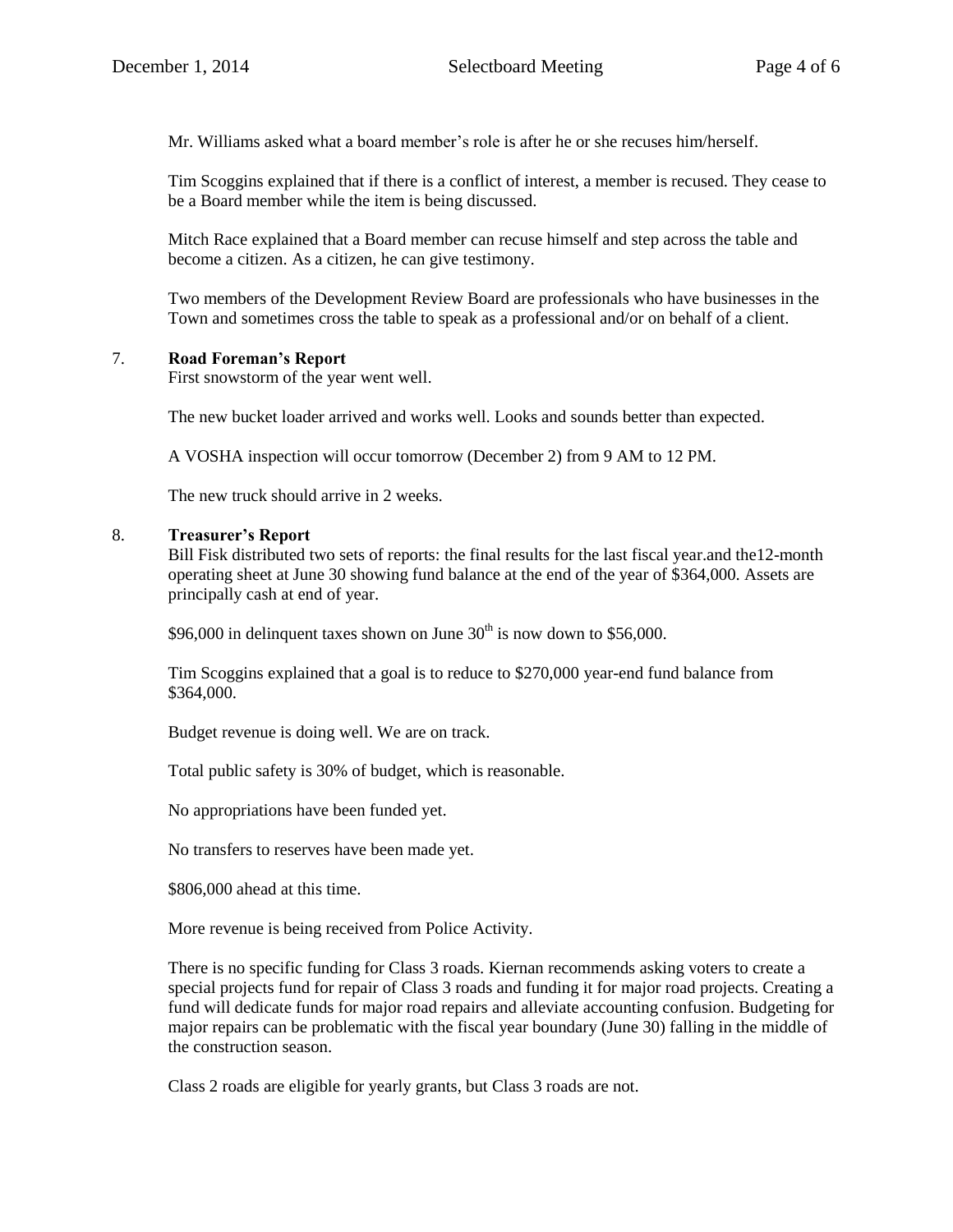David Kiernan will print a new updated version of the budget sheet for the Board.

## 9. **Town Service Officer Appointment**

In a recent review of town appointments, there was no town service officer listed.

It is a statutory requirement to have a town service officer.

David Kiernan will post the position to the website to see if there is anyone interested.

Another option is combine the position with other Towns. David Kieran will call neighboring towns to see if there is any interest.

There is no stipend available now. The Selectboard will consider a stipend.

## 10. **Town Administrator's Report**

## **a. Update on Roads**

- **1. Pallet for Road Sealant Cost** The cost of one pallet is \$2800.
- 2. **Obligation of Mowing Landfill**

The landfill only needs to be mowed once a year.

## 11. **Efficiency Vermont Incentive Agreement**

This is to replace LED street lights to efficiency lighting. Estimated cost will be \$6,800 of which Efficiency Vermont will give us \$6,700.

Motion: Mitch Race made a motion to accept the Efficiency Vermont's incentive agreement (Project # 6012-Y818)Tim Scoggins 2nds. 5-0-0. Motion passes.

## 12. **CAI Technology Contract 2015**

Tim Scoggins signed the document to allow GIS data on the internet for the Town of Shaftsbury.

\$1800 was in a warrant signed earlier this meeting.

## 13. **Lease Renewal for Buck Hill Road Property**

The town attorney Rob Woolmington recommends adding language to the lease stating that the lease expires when the property is sold but may be renewed by the new owner.

Motion: Art Whitman made a motion to renew the lease for 10 years for \$300/year. Mitch Race 2nds. 5-0-0. Motion passes.

## 14. **Grand List Errors and Omissions**

The Board revisited the issue of the Grand List Errors and Omissions for the Mance property (PIO 082001) as discussed in the November  $17<sup>th</sup>$  meeting.

The valuation of the property has not changed. There were adjustments in how the valuation is allocated for state taxes that were corrected.